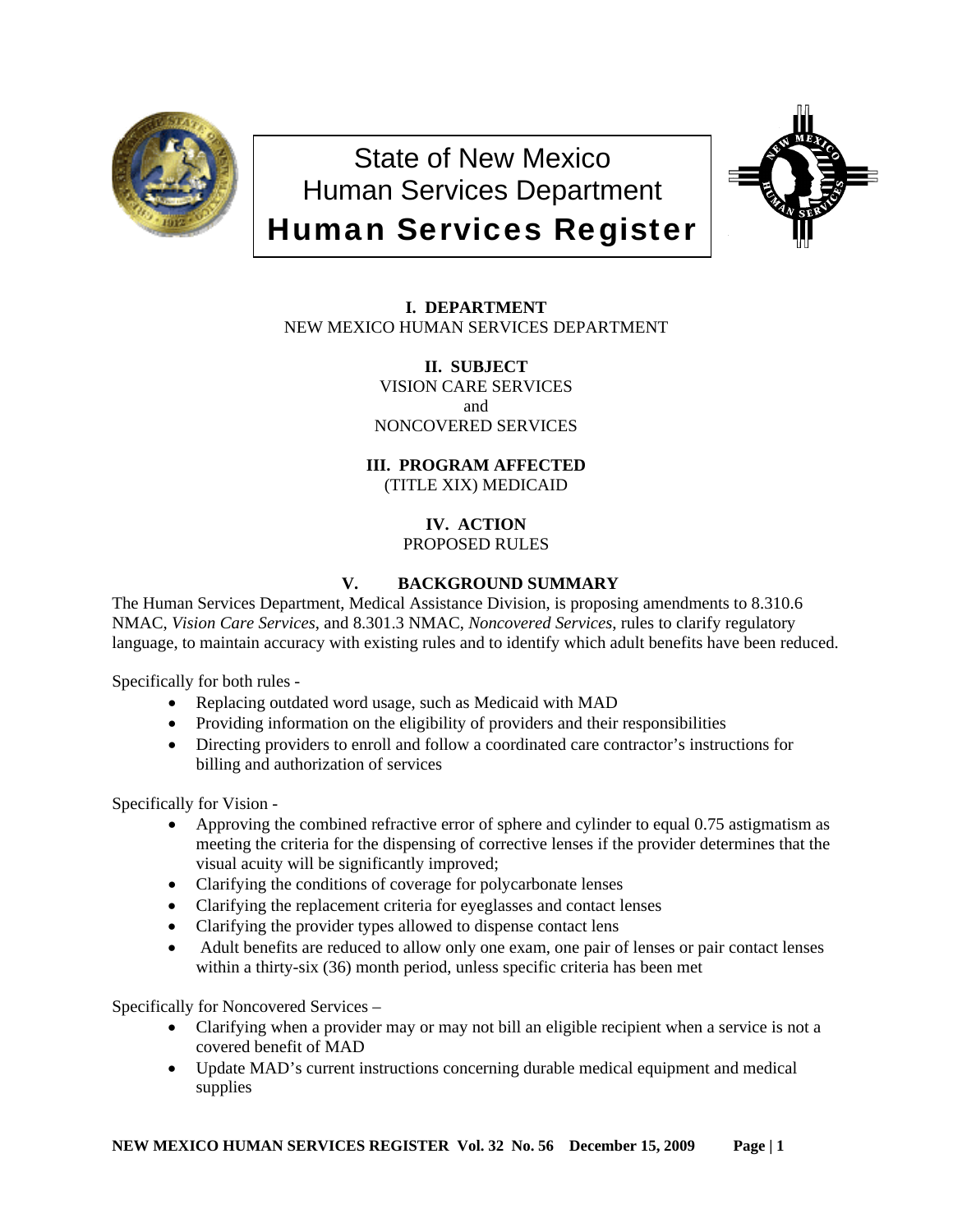- Clearer statement that MAD does not cover telephone consultations between an eligible recipient and their provider.
- Clarifying that MAD does not reimburse bariatric surgery services or procedures.

## **VI. RULES**

These proposed rule changes refer to 8.310.6 NMAC and 8.301.3 NMAC of the Medical Assistance Program Rules Manual. This register and the proposed changes are available on the Medical Assistance Division web site at [www.hsd.state.nm.us/mad/registers.](http://www.hsd.state.nm.us/mad/registers) If you do not have Internet access, a copy of the rules may be requested by contacting the Medical Assistance Division at 505-827-3156.

## **VII. EFFECTIVE DATE**

The Department proposes to implement these rules effective March 15, 2010.

## **VIII. PUBLIC HEARING**

A public hearing to receive testimony on these proposed rules will be held at 10:00 a.m., on January 11, 2010, in the ASD conference room of Plaza San Miguel, 729 St. Michael's Drive, Santa Fe, New Mexico.

If you are a person with a disability and you require this information in an alternative format or require a special accommodation to participate in the public hearing, please contact the Division toll free at 1-888- 997-2583 and ask for extension 7-3156. In Santa Fe call 827-3156. The Department's TDD system may be accessed toll-free at 1-800-659-8331 or in Santa Fe by calling 827-3184. The Department requests at least ten (10) days advance notice to provide requested alternative formats and special accommodations.

## **IX. ADDRESS**

Interested persons may address written or recorded comments to:

Kathryn Falls, Secretary-Designee Human Services Department P.O. Box 2348 Santa Fe, New Mexico 87504-2348

These comments must be received no later than 5:00 p.m. on January 11, 2010. Written and recorded comments will be given the same consideration as oral comments made at the public hearing. Interested persons may also address comments via electronic mail to: [Magdalena.Romero@state.nm.us.](mailto:Magdalena.Romero@state.nm.us)

## **X. PUBLICATIONS**

Publication of these rules approved by:

KATHRYN FALLS, SECRETARY-DESIGNEE HUMAN SERVICES DEPARTMENT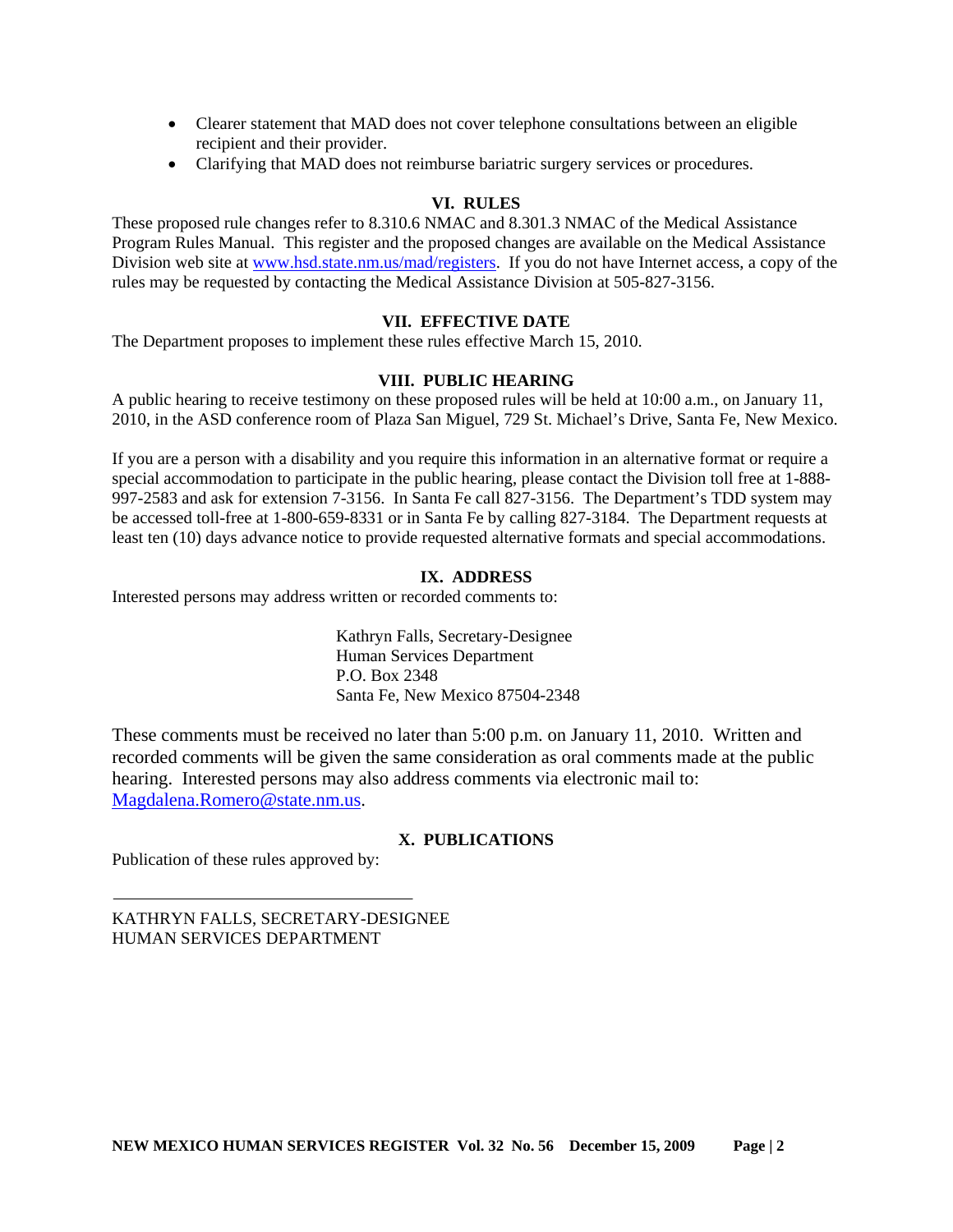## **TITLE 8 SOCIAL SERVICES CHAPTER 310 HEALTH CARE PROFESSIONAL SERVICES PART 6 VISION CARE SERVICES**

**8.310.6.1 ISSUING AGENCY:** New Mexico Human Services Department (HSD). [2/1/95; 8.310.6.1 NMAC - Rn, 8 NMAC 4.MAD.000.1, 12/1/03; A, 3/15/10]

**8.310.6.3** STATUTORY AUTHORITY: The New Mexico medicaid program [is] and other health care programs are administered pursuant to regulations promulgated by the federal department of health and human services under Title XIX of the Social Security [Aet, as amended and by the state human services department pursuant to state statute.] Act as amended or by state statute. See Section 27-2-12 et seq. NMSA 1978 (Repl. Pamp. 1991).

[2/1/95; 8.310.6.3 NMAC - Rn, 8 NMAC 4.MAD.000.3, 12/1/03; A, 3/15/10]

**8.310.6.5 EFFECTIVE DATE:** February 1, 1995, unless a later date is cited at the end of a section. [2/1/95; 8.310.6.5 NMAC - Rn, 8 NMAC 4.MAD.000.5, 12/1/03; A, 3/15/10]

**8.310.6.6 OBJECTIVE:** The objective of [these regulations] this rule is to provide [policies] instruction for the service portion of the New Mexico [medicaid program. These policies describe eligible providers, covered services, noncovered services, utilization review, and provider reimbursement. medical assistance programs. [2/1/95; 8.310.6.6 NMAC - Rn, 8 NMAC 4.MAD.000.6, 12/1/03; A, 3/15/10]

**8.310.6.8 MISSION STATEMENT:** [The mission of the New Mexico medical assistance division (MAD) is to maximize the health status of medicaid eligible individuals by furnishing payment for quality health services at levels comparable to private health plans.] The mission of the medical assistance division is to reduce the impact of poverty on people living in New Mexico and to assure low income and disabled individuals in New Mexico equal participation in the lives of their communities.

[2/1/95; 8.310.6.8 NMAC - Rn, 8 NMAC 4.MAD.002, 12/1/03; A, 3/15/10]

**8.310.6.9 VISION CARE SERVICES:** [The New Mexico medicaid program (medicaid)] MAD pays for medically necessary health services furnished to eligible recipients. [Medicaid] To help New Mexico MAD eligible recipients receive medically necessary services, MAD pays for covered vision services. [This part describes eligible providers, covered services, service limitations and general reimbursement methodology.] [2/1/95; 8.310.6.9 NMAC - Rn, 8 NMAC 4.MAD.715, 12/1/03; A, 3/15/10]

## **8.310.6.10 ELIGIBLE PROVIDERS:**

 A. [Upon approval of New Mexico medical assistance program provider participation agreements by the New Mexico medical assistance division (MAD), the following providers are eligible to be reimbursed for providing vision services:] Health care to New Mexico MAD eligible recipients is furnished by a variety of providers and provider groups. The reimbursement and billing for these services is administered by MAD. Upon approval of a New Mexico MAD provider participation agreement by MAD or its designee, licensed practitioners, facilities and other providers of services that meet applicable requirements are eligible to be reimbursed for furnishing covered services to eligible recipients. A provider must be enrolled before submitting a claim for payment to the MAD claims processing contractors. MAD makes available on the HSD/MAD website, on other program-specific websites, or in hard copy format, information necessary to participate in health care programs administered by HSD or its authorized agents, including program rules, billing instructions, utilization review instructions, and other pertinent materials. When enrolled, a provider receives instruction on how to access these documents. It is the provider's responsibility to access these instructions, to understand the information provided and to comply with the requirements. The provider must contact HSD or its authorized agents to obtain answers to questions related to the material or not covered by the material. To be eligible for reimbursement, a provider must adhere to the provisions of the MAD provider participation agreement and all applicable statutes, regulations, and executive orders. MAD or its selected claims processing contractor issues payments to a provider using electronic funds transfer (EFT) only. Providers must supply necessary information in order for payment to be made. Eligible providers include:

 (1) individuals licensed to practice medicine in New Mexico, who limit their practice to ophthalmology (ophthalmologists) and the groups, corporations, and professional associations they form;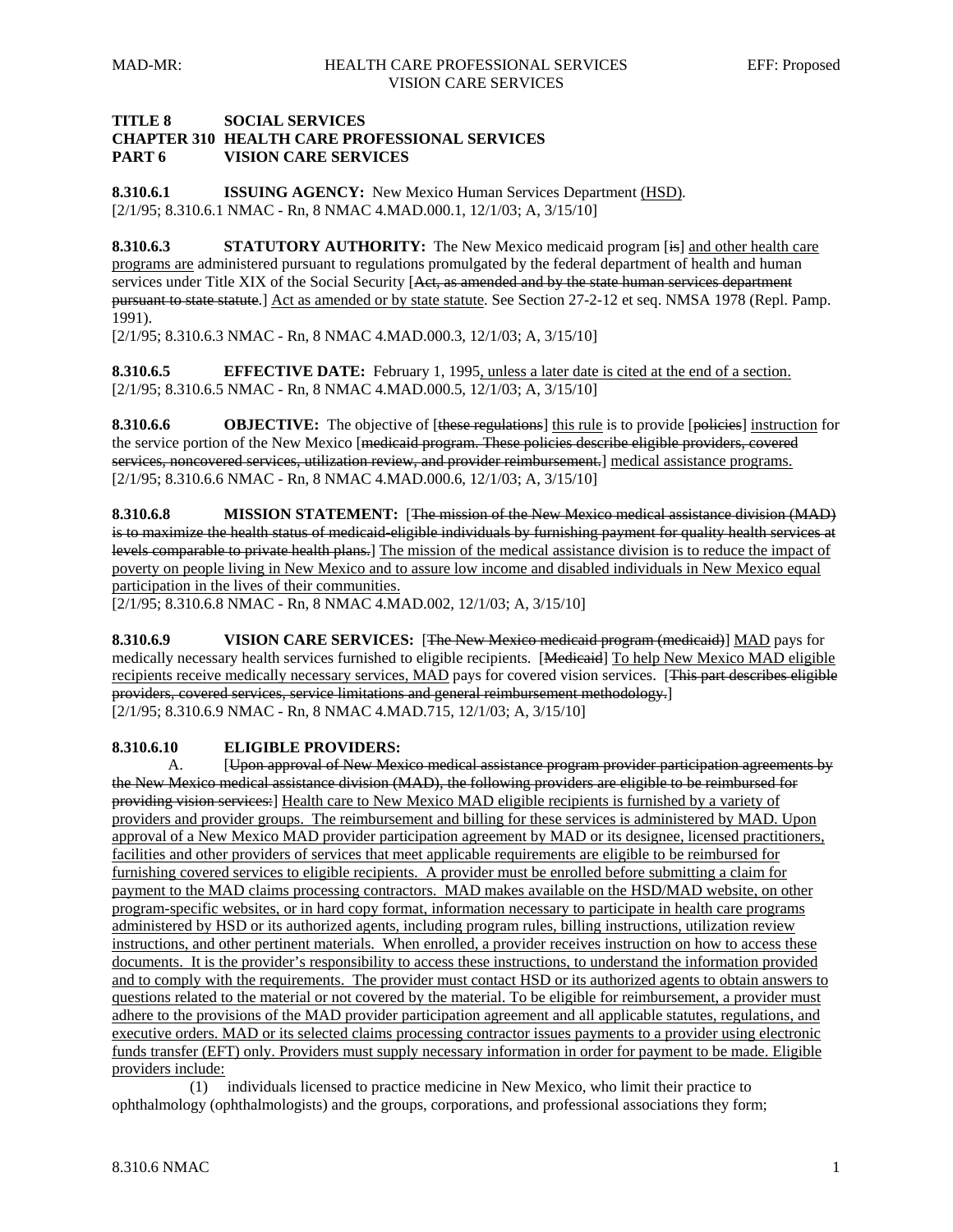(2) individuals licensed to practice optometry in New Mexico and the groups, corporations, and professional associations they form;

 (3) individuals licensed as opticians; opticians are eligible to participate as providers of eyeglasses, contact lenses, supplies, and other vision-related materials; and

(4) IHS or tribal facilities operating under Public Law 93-638.

 B. Once enrolled, [providers receive] a provider receives a packet of information, including [medicaid] MAD-program policies, billing instructions, utilization review instructions, and other pertinent materials from MAD. Providers are responsible for ensuring that they have received these materials and for updating them as new materials are received from MAD.] A provider is responsible for ensuring that he has received and understands these materials and for updating his knowledge as new materials are provided by MAD.

 C. When services are billed to and paid by a coordinated services contractor authorized by HSD, the provider must also enroll as a provider with the coordinated services contractor and follow that contractor's instructions for billing and for authorization of services.

[2/1/95; 8.310.6.10 NMAC - Rn, 8 NMAC 4.MAD.715.1 & A, 12/1/03; A, 3/15/10]

### **8.310.6.11 PROVIDER RESPONSIBILITIES:**

 [A. Providers who furnish services to medicaid recipients must comply with all specified medicaid participation requirements. See 8.302.1 NMAC, *General Provider Policies*.

Providers must verify that individuals are eligible for medicaid at the time services are furnished and determine if medicaid recipients have other health insurance.

C. Providers must maintain records that are sufficient to fully disclose the extent and nature of the services provided to recipients. See 8.302.1 NMAC, *General Provider Policies*.]

 A. A provider who furnishes services to medicaid or other health care program eligible recipients must comply with all federal and state laws, regulations. and executive orders relevant to the provision of services as specified in the MAD provider participation agreement. A provider also must conform to MAD program rules and instructions as specified in the provider rules manual and its appendices, and program directions and billing instructions, as updated. A provider is also responsible for following coding manual guidelines and CMS correct coding initiatives, including not improperly unbundling or upcoding services. When services are billed to and paid by a coordinated services contractor authorized by HSD, the provider must follow that contractor's instructions for billing and for authorization of services.

 B. A provider must verify that individuals are eligible for a specific health care program administered by the HSD and its authorized agents, and must verify the eligible recipient's enrollment status at the time services are furnished. A provider must determine if an eligible recipient has other health insurance. A provider must maintain records that are sufficient to fully disclose the extent and nature of the services provided to an eligible recipient. See 8.302.1 NMAC, *General Provider Policies.*

[D.] C. [Providers] A provider must ensure that prescriptions for eyeglasses or contact lenses are accurate to the extent that the prescription corrects the eligible recipient's vision to the degree of acuity indicated on the [report of] vision examination form.

 [E.] D. [Eyeglass] An eyeglass and contact lens [suppliers are] supplier is responsible for verifying that the correct prescription is provided.

 (1) If [prescriptions are inaccurate and recipients are] a prescription is inaccurate and an eligible recipient is unable to use their eyeglasses or contact lenses, payment for both the eye examination and the eyeglasses or contact lenses is subject to recoupment.

 (2) If the eyeglasses or contact lenses are not ground to the correct prescription, payment for the eyeglasses or contact lenses is subject to recoupment.

[2/1/95; 8.310.6.11 NMAC - Rn, 8 NMAC 4.MAD.715.2 & A, 12/1/03; A, 3/15/10]

**8.310.6.12** COVERED SERVICES: [Medicaid] MAD covers specific vision care services that are medically necessary for the diagnosis of and treatment of eye diseases [and]. MAD pays for the correction of refractive errors, as required by the condition of the eligible recipient. All services must be furnished within the limits of [medicaid] MAD benefits, within the scope and practice of the medical professional as defined by state law and in accordance with applicable federal, state and local laws and regulations.

A. **Exam:** [Medicaid] MAD covers routine eye exams. Coverage for [adults] an eligible adult recipient over 21 years of age is limited to one routine eye exam in a [twenty-four-month] three-year period. [Exams] An exam for an existing medical condition, such as cataracts, diabetes, hypertension, and glaucoma, will be covered for required follow-up and treatment. The medical condition must be clearly documented on the visual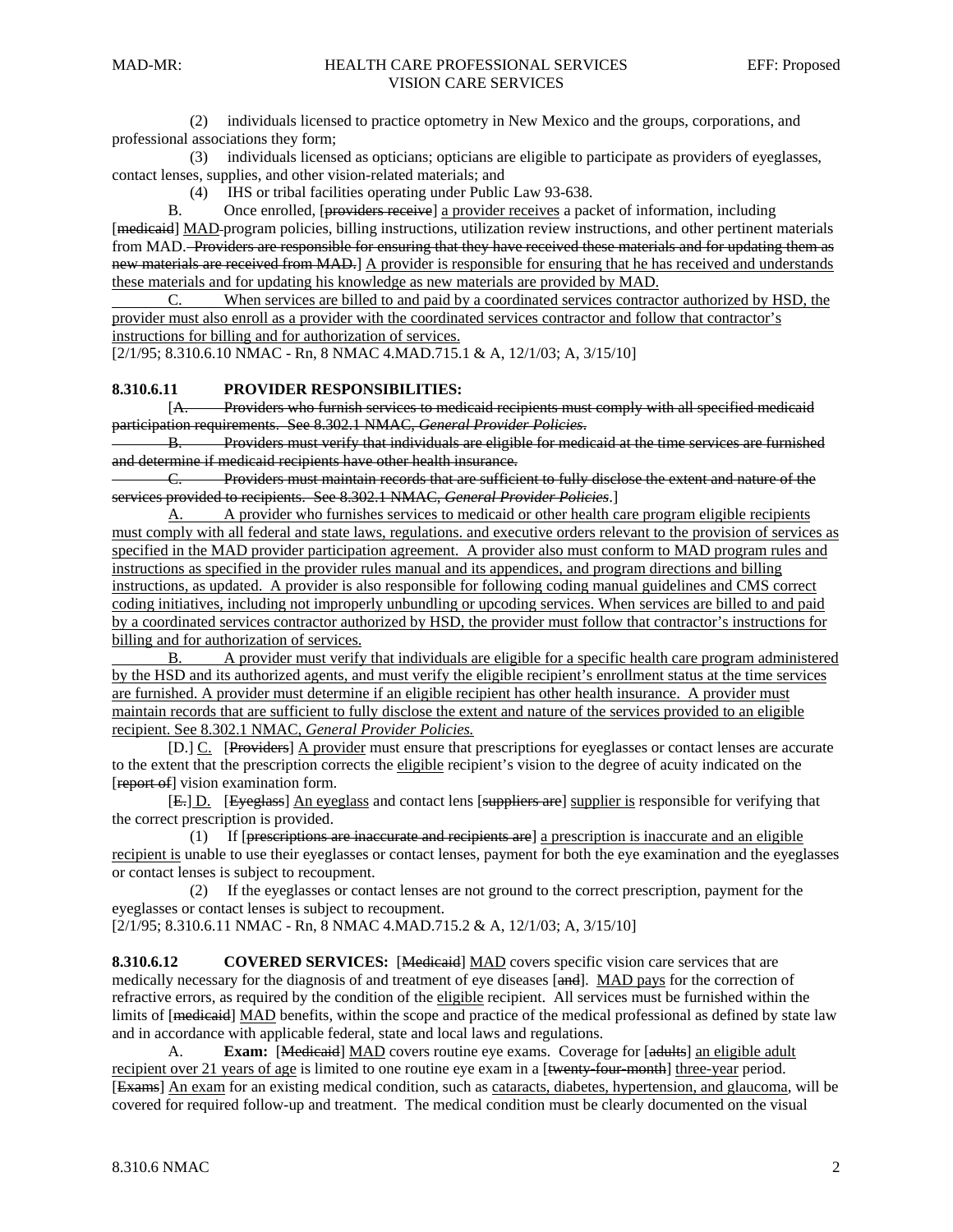examination form and indicated by diagnosis on the claim. Exam coverage for an eligible recipient under 21 years of age is limited to one routine eye exam in a 12 month period.

B. **Corrective lenses:** [Medicaid covers] MAD does cover one set of corrective lenses for adult recipients 21 years of age or older once in a 36 month period. Coverage for [adults-] an eligible recipient under 21 years of age is limited to one set of corrective lenses in a [<del>twenty-four-month]</del> 12 month period, unless an ophthalmologist or optometrist recommends a change in prescription due to a medical condition, including but not limited to cataracts, diabetes, hypertension, glaucoma or treatment with certain systemic medications affecting vision. The vision prescription must be appropriately recorded on the visual examination form and indicated by diagnosis on the claim.

 (1) For the purchase of eyeglasses, the diopter correction must meet or exceed one of the following diopter correction criteria:

- (a) -1.00 myopia (nearsightedness);
- (b)  $+1.00$  for hyperopia (farsightedness);

 (c) +0.75 astigmatism (distorted vision), the combined refractive error of sphere and cylinder to equal .75 will be accepted if the visual acuity is improved significantly;

- (d)  $+1.00$  for presbyopia (farsightedness of aging); or
- (e) +2.00 for diplopia (double vision) prism lenses.

 (2) If an existing prescription is updated, there must be a minimum 0.75 diopter change in the prescription. The combined refractive error of sphere and cylinder to equal .75 will be accepted if the visual acuity is improved significantly. [Exceptions are] An exception is considered for the following:

- (a) [recipients] an eligible recipient over 21 years of age with cataracts;
- (b) an ophthalmologist or optometrist recommends a change due to a medical condition; or
- $[\text{(+)}]$  (c) [recipients] an eligible recipient under [twenty-one (21)] 21 years of age.

 C. **Bifocal lenses: [**Medicaid] MAD covers bifocal lenses with a correction of 0.25 or more for distance vision and 1 diopter or more for added power (bifocal lens correction).

 D. **Tinted lenses:** [Medicaid] MAD covers tinted lenses with filtered or photochromic lenses if the examiner documents one or more of the following disease entities, injuries, syndromes or anomalies in the "comments" section of the visual examination form, and the prescription meets the dioptic correction purchase criteria:

(1) aniridia;

- (2) albinism, ocular;
- (3) traumatic defect in iris;
- (4) iris coloboma, congenital;
- (5) chronic keratitis;
- (6) sjogren's syndrome;
- (7) aphakia, U.V. filter only if intraocular lens is not U.V. filtered; [and]
- (8) rod monochromaly;
- (9) pseudoaphakia; and

(10) other diagnosis confirmed by ophthalmologist or optometrist that is documented on visual

examination form.

E. **Polycarbonate lenses**: MAD covers polycarbonate lenses for:

 (1) an eligible recipient under 21years of age for medical conditions which require prescriptions for high power lenses;

(2) an eligible recipient under 21 years of age with monocular vision;

(3) an eligible recipient under 21years of age who works in a high-activity physical job.

 [E.] F. **Balance lenses:** [Medicaid] MAD covers balance lenses for an eligible recipient under 21 years of age without a prior authorization in the following situations:

(1) lenses used to balance an aphakic eyeglass lens; or

 (2) [recipient] an eligible recipient under 21years of age is blind in one eye and the visual acuity in the eye requiring correction meets the diopter correction purchase criteria.

 [F.] G. **Frames:** [Medicaid] MAD covers frames for corrective lenses. Coverage for an eligible recipient 21 years of age or older is limited to one frame in a 36 month period. Coverage for [adults] an eligible recipient

under 21 years of age is limited to one frame in a [twenty-four-month] 12-month period.

(1) an ophthalmologist or optometrist has documented a medical condition that requires replacement;

and

(2) other situations will be reviewed on a case-by-case basis.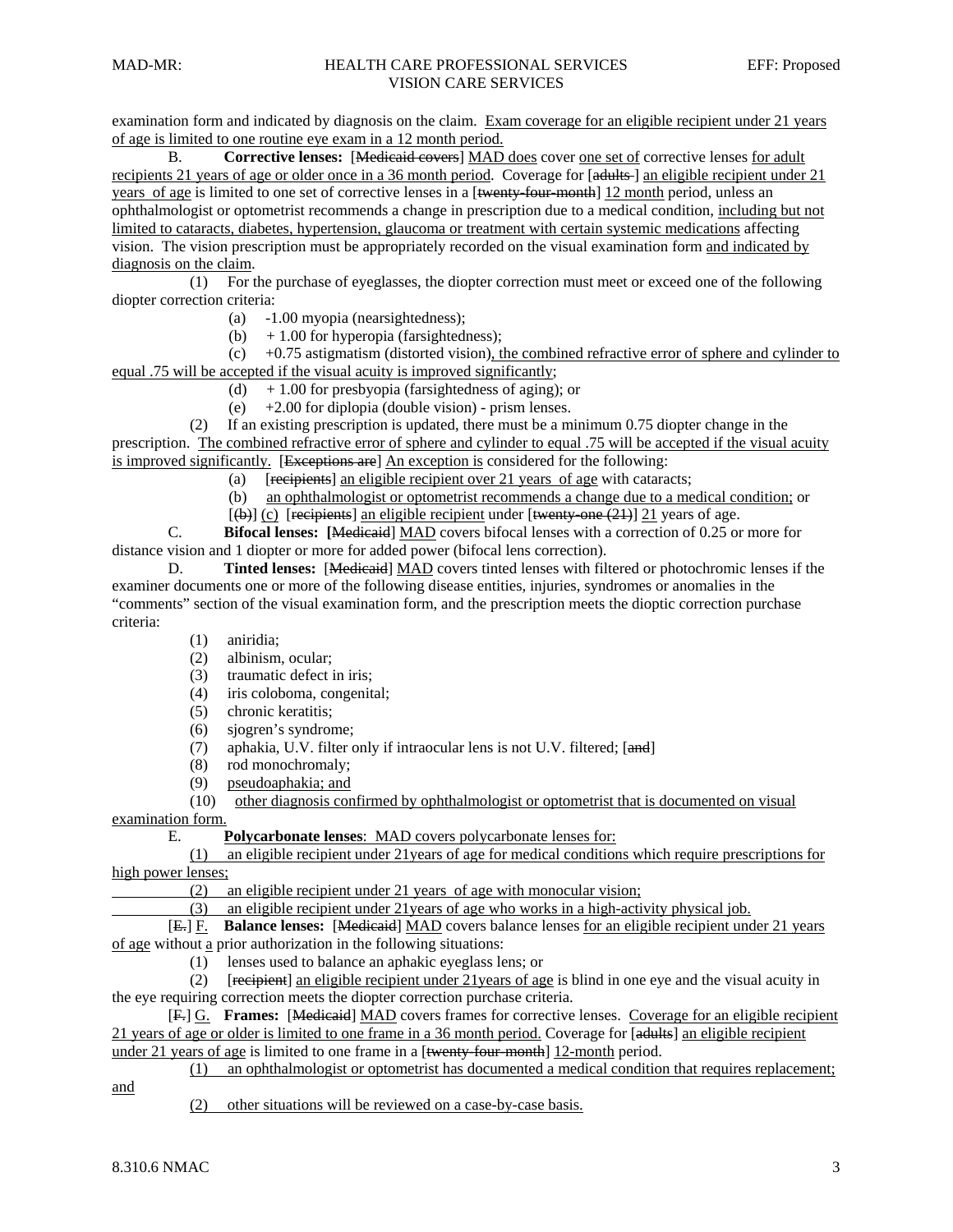[G.] H. **Contact lenses:** [Medicaid] MAD covers contact lenses, either the original prescription or replacement, only with a prior authorization. Coverage for an eligible adult recipient over 21 years of age is limited to one pair of contact lenses in a [twenty-four-month period] three-year period, unless an ophthalmologist or an optometrist recommends a change in prescription due to a medical condition affecting vision. [Requests] A request for prior authorization will be evaluated on dioptic criteria [and/or] or visual acuity, the eligible recipient's social or occupational need for contact lenses, and special medical needs. The criteria for authorization of contact lenses are as follows:

(1) the eligible recipient must have a diagnosis of keratoconus or diopter correction of  $+/-$  -6.00 or higher in any meridian, at least 3.00 diopters of anisometropia.

(2) monocular aphakics may be provided with one contact lens and a pair of bifocal glasses.

 [H.] I. **Replacement:** Eyeglasses or contact lenses that are lost, broken or have deteriorated to the point that, in the examiner's opinion, they have become unusable to the eligible recipient, may be replaced for the following:

(1) [recipients] the eligible recipient is under  $[\text{twenty-one} (21)]$  21 years of age; or

(2) [recipients] the eligible recipient is  $[\text{twenty-one} (21)]$  21 years of age or older  $[\text{and who have}]$ developmental disabilities.] and has a developmental disability.

(3) Documentation for replacement:

 (a) the eyeglasses or contact lens (or lenses) must meet the diopter correction purchase criterion and must be recorded on the [report of] visual examination form; and

(b) the loss, deterioration or breakage must be documented  $[\overline{in}$  the appropriate section of  $]$  on the visual examination form.

 [I.] J. **Prisms:** All prisms are covered if medically indicated to prevent diplopia (double vision). Documentation is required on the visual examination form.

[J.] K. **Lens tempering:** [Medicaid] MAD covers lens tempering on new glass lenses only.

[K] L. Lens edging: [Medicaid] MAD covers lens edging and lens insertion.

[ $L$ .] M. **Minor repairs:** [Medicaid] MAD covers minor repairs to eyeglasses.

[M.] N. **Dispensing fee:** [Medicaid] MAD pays a dispensing fee to [ophthalmologists, optometrists, or opticians] an ophthalmologist, optometrist, or optician for dispensing a combination of lenses and new frames. This fee is not paid when contact lenses are dispensed. The prescription and fitting of contact lenses is paid to dispensing ophthalmologists and optometrists. Independent technicians are not covered by MAD to prescribe and fit contact lenses.

[N.] O. Eye prosthesis: [Medicaid] MAD covers eye prostheses (artificial eyes). Refer to 8.324.8 NMAC, *Prosthetics and Orthotics*.

[2/1/95; 8.310.6.12 NMAC - Rn, 8 NMAC 4.MAD.715.3 & A, 12/1/03; A, 7/1/04; A, 3/15/10]

**8.310.6.13 PRIOR AUTHORIZATION AND UTILIZATION REVIEW:** All [medicaid] MAD services are subject to utilization review for medical necessity and program compliance. Reviews can be performed before services are furnished, after services are furnished and before payment is made, or after payment is made. See 8.302.5 NMAC, *Prior Approval and Utilization Review*. [Once enrolled, providers receive instructions and documentation forms necessary for prior approval and claims processing.] The provider must contact HSD or its authorized agents to request utilization review instructions. It is the provider's responsibility to access these instructions or ask for paper copies to be provided, to understand the information provided, to comply with the requirements, and to obtain answers to questions not covered by these materials. When services are billed to and paid by a coordinated services contractor authorized by HSD, the provider must follow that contractor's instructions for authorization of services.

A. **Prior authorization:** Certain procedures or services [ean] may require prior authorization from MAD or its designee. Contact lenses, either the original prescription or replacement, require prior authorization. Services for which prior authorization was obtained remain subject to utilization review at any point in the payment process.

 B. **Eligibility determination:** [Prior authorization of services does not guarantee that individuals are eligible for medicaid. Providers must verify that individuals are eligible for medicaid at the time services are furnished and determine if medicaid recipients have other health insurance.] The prior authorization of a service does not guarantee that an individual is eligible for medicaid or other health care programs. A provider must verify that an individual is eligible for a specific program at the time the service is furnished and must determine if the eligible recipient has other health insurance.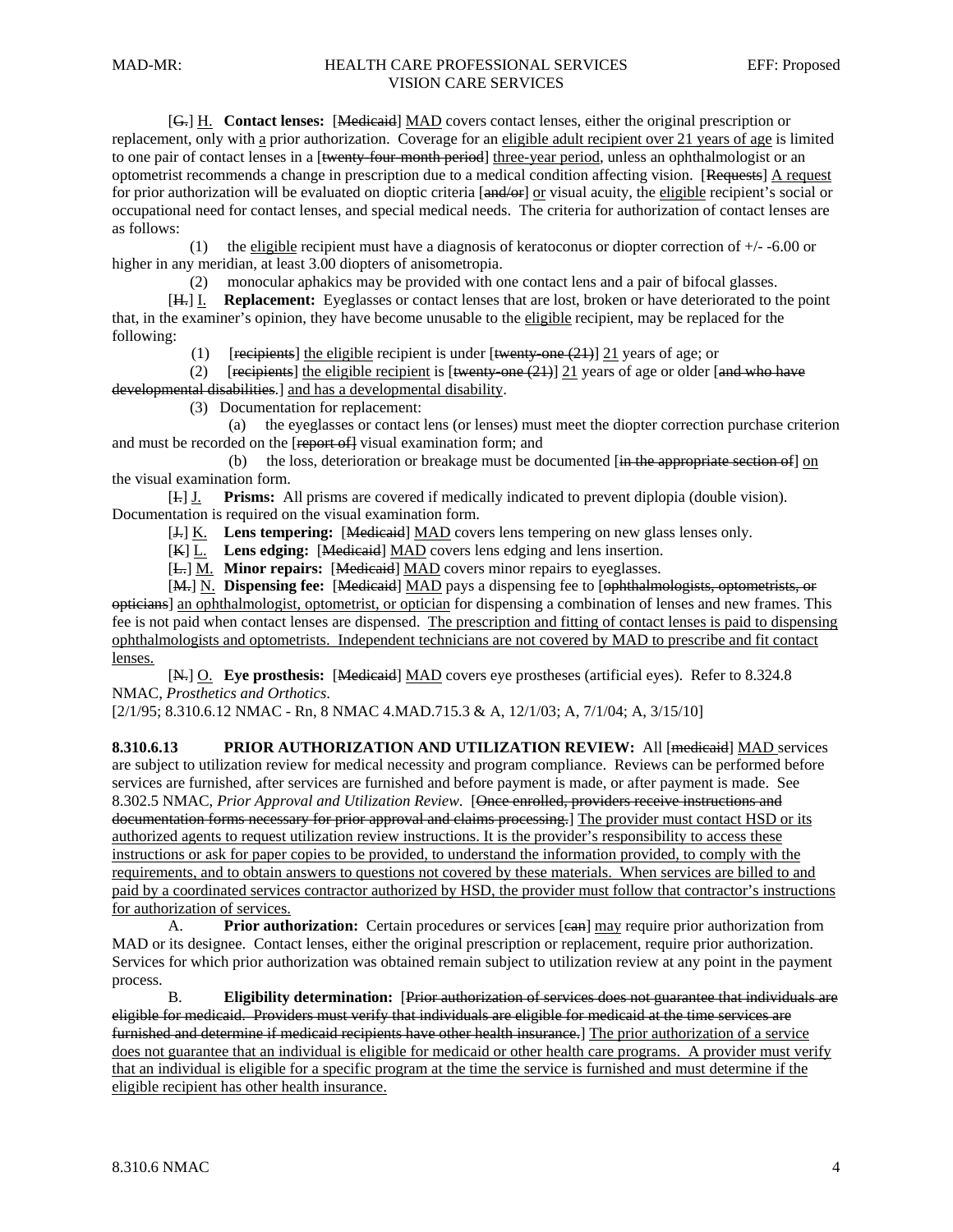C. **Reconsideration:** [Providers who disagree with prior authorization denials or other review

decisions] A provider who disagrees with a prior authorization denial or another review decision may request a rereview and a reconsideration. See 8.350.2 NMAC, *Reconsideration of Utilization Review Decisions* [MAD-953]. decisions can request a re-review and a reconsideration.

 $[2/1/95; 8.310.6.13 \text{ NMAC} - \text{Rn}, 8 \text{ NMAC} 4. \text{ MAD}.715.4 \& A, 12/1/03; A, 3/15/10]$ 

**8.310.6.14 NONCOVERED SERVICES:** Vision services are subject to the limitations and coverage restrictions that exist for other [medicaid] MAD services. [Providers must notify recipients of medicaid-covered and non-covered services by medicaid prior to providing services. If recipients choose to obtain non-covered services, they will be responsible for payment.] See 8.301.3 NMAC, *General Noncovered Services* and 8.302.1 NMAC, *General Provider Policies*. [Medicaid] MAD does not cover the following specific vision services:

A. orthoptic assessment and treatment;

- B. photographic procedures, such as fundus or retinal photography and external ocular photography;
- C. polycarbonate lenses other than for prescriptions for high-power lenses or monocular vision
- D. ultraviolet (UV) lenses;
- E. trifocals:
- F. progressive lenses;

 G. tinted or photochromic lenses, except in cases of documented medical necessity. See Subsection D of 8.310.6.12 NMAC above;

- H. oversize frames and oversize lenses;
- I. low vision aids;
- J. eyeglass cases;
- K. eyeglass or contact lens insurance; and
- L. anti-scratch, anti-reflective, or mirror coating.

[2/1/95; 8.310.6.14 NMAC - Rn, 8 NMAC 4.MAD.715.5 & A, 12/1/03; A, 7/1/04; A, 3/15/10]

#### **8.310.6.15 REIMBURSEMENT:**

A. [Vision service providers,] A vision service provider, except an IHS and 638 [facilities,] facility, must submit claims for reimbursement on the [HCFA-1500] CMS 1500 claim form or its successor. See 8.302.2 NMAC, *Billing for Medicaid Services*. [Once enrolled, providers receive a packet of information, including medicaid program policies, billing instructions, utilization review instructions, and other pertinent material from MAD.

B. Reimbursement to vision providers for covered services, procedures and other vision service appliances is made at the lesser of the following:

(1) the provider's billed charge; or

(2) the MAD fee schedule for the specific service or procedure.

(a) The provider's billed charges must be the usual and customary charge for such services.

 (b) "Usual and customary charge" refers to the amount that the individual provider charges the general public in the majority of cases for a specific procedure or service.] Once enrolled, a provider receives instructions on documentation, billing, and claims processing. Reimbursement to a provider for covered services is made at the lesser of the following:

(1) the provider's billed charge; or

(2) the MAD fee schedule for the specific service or procedure.

B. The provider's billed charge must be his usual and customary charge for services.

 C. "Usual and customary charge" refers to the amount which the individual provider charges the general public in the majority of cases for a specific procedure or service.

[2/1/95; 8.310.6.15 NMAC - Rn, 8 NMAC 4.MAD.715.6 & A, 12/1/03; A, 3/15/10]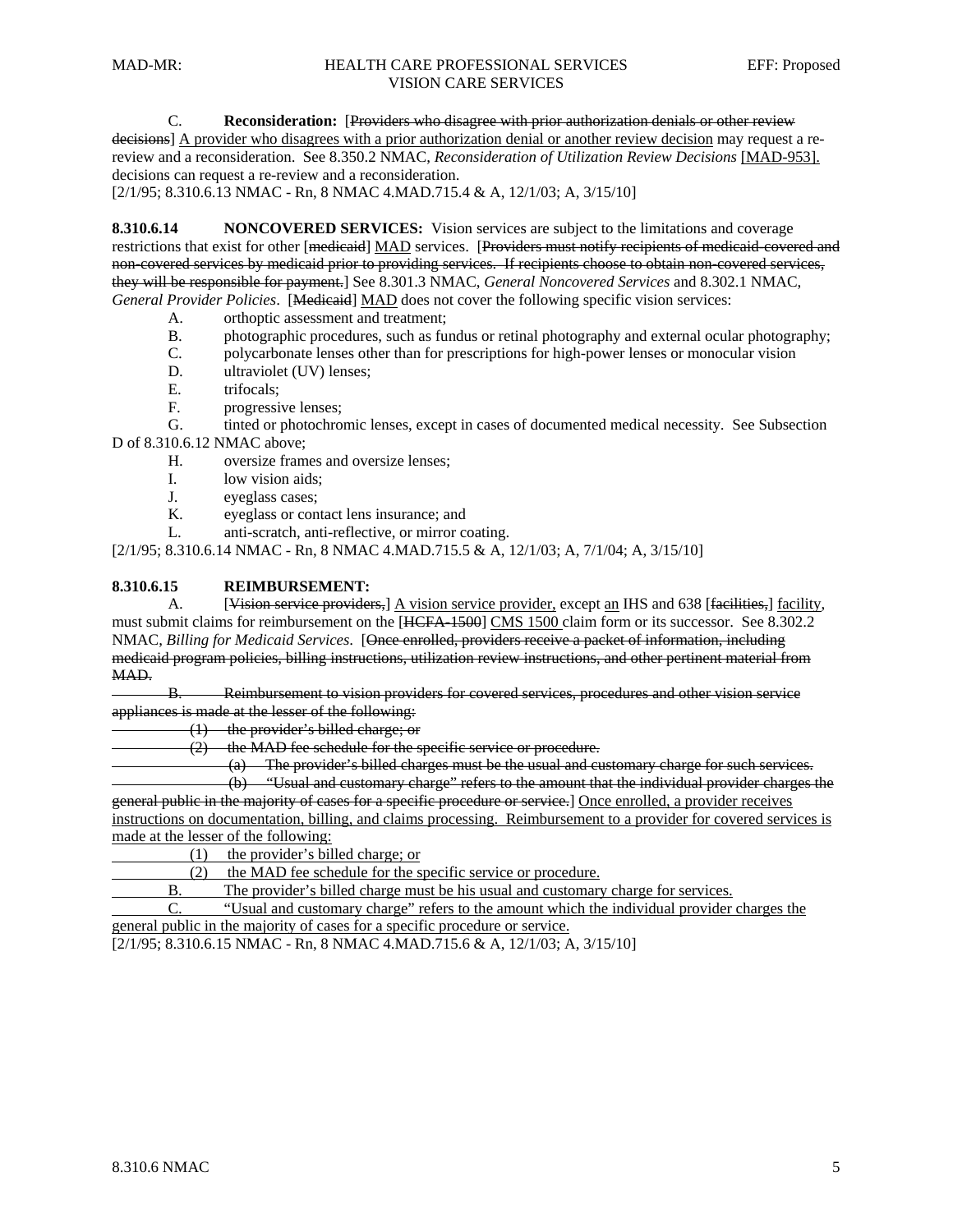#### **TITLE 8 SOCIAL SERVICES**

#### **CHAPTER 301 MEDICAID GENERAL BENEFIT DESCRIPTION PART 2 GENERAL BENEFIT DESCRIPTION**

**8.301.3.1 ISSUING AGENCY:** New Mexico Human Services Department (HSD). [1-1-95; 8.301.3.1 NMAC - Rn, 8 NMAC 4.MAD.000.1, 3-1-06; A, 3-15-10]

**8.301.3.3** STATUTORY AUTHORITY: The New Mexico medicaid program [is] and other health care programs are administered pursuant to regulations promulgated by the federal department of health and human services under Title XIX of the Social Security [Act, as amended and by the state human services department pursuant to state statute.] Act as amended or by state statute. See Section 27-2-12 et seq. NMSA 1978 (Repl. Pamp. 1991).

[1-1-95; 8.301.3.3 NMAC - Rn, 8 NMAC 4.MAD.000.3, 3-1-06; A, 3-15-10]

**8.301.3.6 OBJECTIVE:** The objective of [these regulations] this rule is to provide [policies] instruction for the service portion of the New Mexico [Medicaid program.] medical assistance program. [1-1-95, 2-1-95; 8.301.3.6 NMAC - Rn, 8 NMAC 4.MAD.000.6, 3-1-06; A, 3-15-10]

**8.301.3.8 MISSION STATEMENT:** [The mission of the New Mexico medical assistance division (MAD) is to maximize the health status of Medicaid eligible individuals by furnishing payment for quality health services at levels comparable to private health plans.] The mission of the medical assistance division is to reduce the impact of poverty on people living in New Mexico and to assure low income and disabled individuals in New Mexico equal participation in the lives of their communities.

[2-1-95; 8.301.3.8 NMAC - Rn, 8 NMAC 4.MAD.002, 3-1-06; A, 3-15-10]

**8.301.3.9 GENERAL NONCOVERED SERVICES:** MAD does not cover certain procedures, services, or miscellaneous items. [This section contains a general description of the types of services that Medicaid does not cover. Also] See specific provider or service sections for additional information on service coverage and limitations. A provider cannot turn an account over to collections or to any other factor intending to collect from the eligible recipient or their personal representative. See 8.302.2.11 NMAC, *billing for medicaid services.* A provider cannot bill an eligible recipient or their personal representative for the copying of the eligible recipient's records, but must provide copies of the records to other providers upon request. [2-1-95; 8.301.3.9 NMAC - Rn, 8 NMAC 4.MAD.602 & A, 3-1-06; A, 3-15-10]

**8.301.3.10 APPOINTMENT, INTEREST AND CARRYING CHARGES:** [Medicaid] MAD does not cover penalties on payments for broken or missed appointments, costs of waiting time, [and] or interest or carrying charges on accounts. [Providers may not bill Medicaid or Medicaid recipients] A provider may not bill an eligible recipient or their personal representative for the penalties associated with missed or broken appointments, with the exception of recipient eligibility categories of [SCHIP] CHIP or WDI who may be charged up to \$5 for a missed appointment.

[2-1-95; 8.301.3.10 NMAC - Rn, 8 NMAC 4.MAD.602.1 & A, 3-1-06; A, 3-15-10]

**8.301.3.11 CONTRACT SERVICES:** Services furnished by contractors, organizations, or individuals who are not the billing provider must meet specific criteria for coverage [by Medicaid.] as stated in MAD or its designee's rules. See 8.302.2 NMAC, *billing for medicaid services*. [2-1-95; 8.301.3.11 NMAC - Rn, 8 NMAC 4.MAD.602.2 & A, 3-1-06; A, 3-15-10]

**8.301.3.12 COSMETIC SERVICES AND SURGERIES:** [Medicaid] MAD does not cover cosmetic items or services that are prescribed or used for aesthetic purposes. This includes items for aging skin, for hair loss, and personal care items such as non-prescription lotions, shampoos, soaps or sunscreens. [Medeaid] MAD does not cover cosmetic surgeries performed for aesthetic purposes. "Cosmetic surgery" is defined as procedures performed to improve the appearance of physical features [. The procedures] that may or may not improve the functional ability of the area of concern. [Medicaid] MAD covers only surgeries that meet specific criteria and are approved as medically necessary reconstructive surgeries.

[2-1-95; 8.301.3.12 NMAC - Rn, 8 NMAC 4.MAD.602.3 & A, 3-1-06; A, 3-15-10]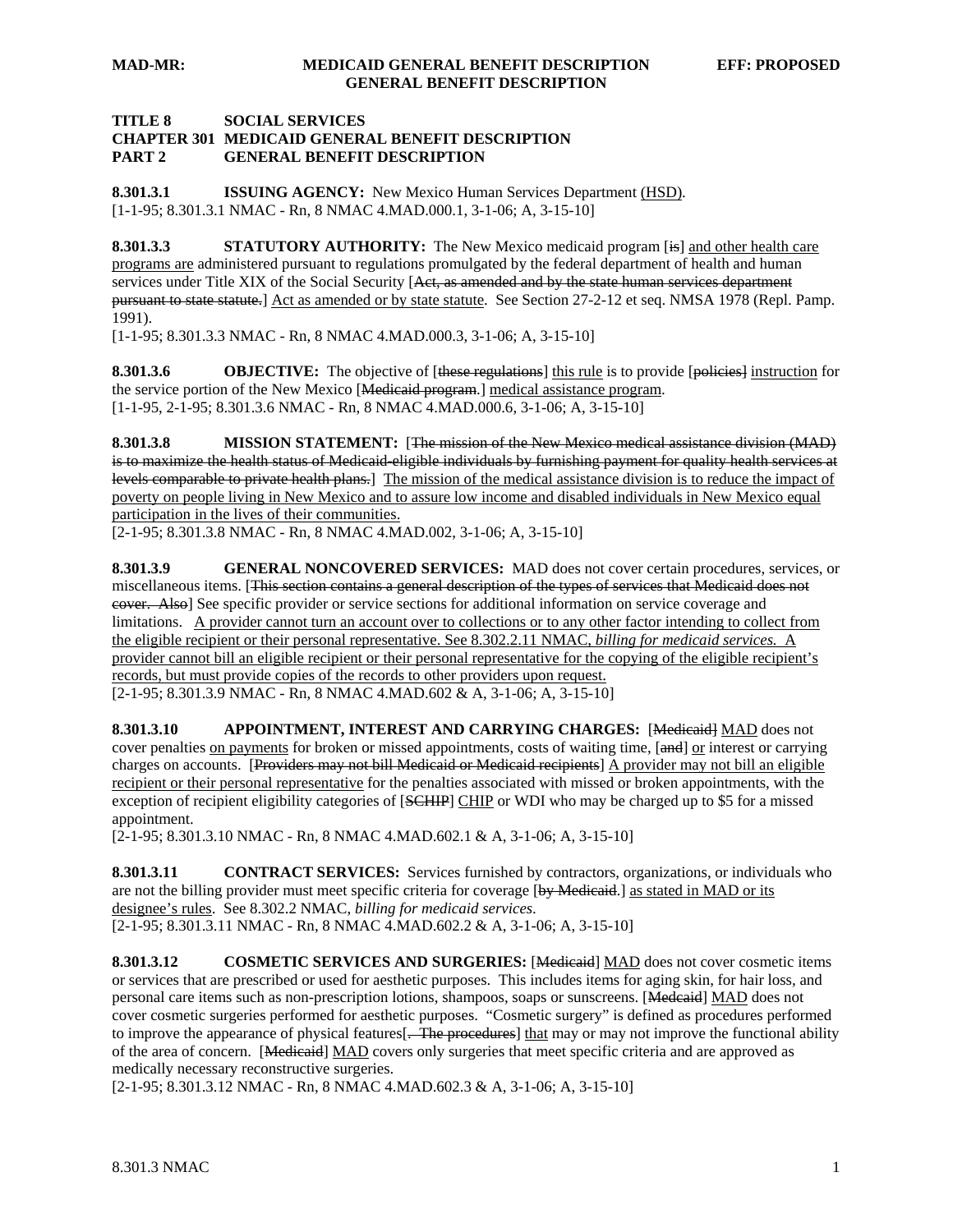### **MAD-MR: MEDICAID GENERAL BENEFIT DESCRIPTION EFF: PROPOSED GENERAL BENEFIT DESCRIPTION**

**8.301.3.13 DENTAL SERVICES:** [Medicaid] MAD does not cover dental services that are performed for aesthetic or cosmetic purposes. [Medicaid] MAD covers orthodontic services only for [recipients] an eligible recipient less than  $\text{[text+} \Theta(21)$ ] 21 years of age and only when specific criteria are met. See 8.310.7 NMAC, *Dental Services*.

[2-1-95; 8.301.3.13 NMAC - Rn, 8 NMAC 4.MAD.602.4 & A, 3-1-06; A, 3-15-10]

## **8.301.3.14 DIAGNOSTIC IMAGING AND THERAPEUTIC RADIOLOGY SERVICES:** [Medicaid]

MAD does not cover separate charges for kits, films, or supplies  $\frac{1}{2}$  or other material used in the performance of diagnostic imaging or therapeutic radiology services]. All necessary materials and minor services are included in the service or procedure charge.See Section [MAD-752] 8.324.3 NMAC, *Diagnostic Imaging and Therapeutic Radiology Services.* 

[2-1-95; 8.301.3.14 NMAC - Rn, 8 NMAC 4.MAD.602.5, 3-1-06; A, 3-15-10]

**8.301.3.15 DURABLE MEDICAL EQUIPMENT AND MEDICAL SUPPLIES:** [Medicaid] MAD does not cover durable medical equipment or medical supplies that do not meet [any of the following criteria] the definition of durable medical equipment as described in 8.324.5.12 NMAC, *covered durable medical equipment and medical supplies*. The following criteria are applied to each request as part of the determination of non-coverage:

A. items that do not primarily serve a therapeutic purpose  $\left[\frac{and}{or}\right]$  or are generally used for comfort or convenience purposes;

B. environment-control equipment that is not primarily medical in nature [, such as air cleaners];

C. institutional equipment that is not appropriate for home use[**,** such as air-fluidized bead beds];

 D. items that are not generally accepted by the medical profession as being therapeutically effective or are determined by medicare regulations to be ineffective or unnecessary;

E. items that are hygienic in nature[, such as home type bed baths];<br>F. hospital or physician diagnostic items[, such as earlievert]:

hospital or physician diagnostic items[, such as cardiovert];

G. instruments or devices manufactured for use by physicians[, **s**uch as esophageal dilator];

[H. items not essential to the administration of moist heat therapy, such as hydrocollator heating units;

[I.] H. exercise equipment not primarily medical in nature or for the sole purpose of muscle strengthening

or muscle stimulation without a medically necessary purpose;

 **[**J. items that produce no demonstrable therapeutic effect, such as myoflex muscle stimulators;]

 $[K_r]$  I. support exercise equipment primarily for institutional use  $\frac{1}{2}$ , such as parallel bars];

[L.] J. items that are not reasonable or necessary for monitoring the pulse of homebound eligible

recipients with or without cardiac pacemakers[**,** such as pulse tachometers];

[M.] K. items that are used to improve appearance or for comfort purposes [, such as sauna baths or wigs; and

N. L. items that are precautionary in nature [, such as spare tanks of oxygen in addition to portable backup systems] except those needed to prevent urgent or emergent events; and

 [O.] M. a provider or medical supplier that routinely supplies an item to an eligible recipient must document that the order for additional supplies was requested by the recipient or their personal representative and the provider or supplier must confirm that the eligible recipient does not have an excess of a 15 calendar day supply of the item before releasing the next supply to the eligible recipient; see 8.324.5 NMAC, *Durable Medical Equipment and Medical Supplies*.

 $[2-1-95; 8.301.3.15 \text{ NMAC} - \text{Rn}, 8 \text{ NMAC } 4 \cdot \text{MAD}$ .602.6 & A, 3-1-06; A, 3-15-10]

8.301.3.16 **EDUCATIONAL OR VOCATIONAL SERVICES:** [Medicaid] MAD does not cover literature, booklets, and other educational materials. Dietary counseling is covered only for [recipients] an eligible recipient less than  $\left[\frac{\mu_{\text{vent}}}{\sigma_{\text{tot}}} \right]$  21 years of age, as part of the early and periodic screening, diagnosis and treatment (EPSDT) program and for pregnant women. [Medicaid] MAD does not cover formal educational or vocational training services, unless those services are included as active treatment services for [recipients] an eligible recipient in intermediate care facilities for the mentally retarded or for [recipients] an eligible recipient less than [twenty-one (21)] 21 years of age receiving inpatient psychiatric services. See 42 CFR 441.13(b). "Formal educational services" relate to training in traditional academic subjects. Vocational training services relate to organized programs directly related to the preparation of eligible recipients for paid or unpaid employment.

[2-1-95; 8.301.3.16 NMAC - Rn, 8 NMAC 4.MAD.602.7 & A, 3-1-06; A, 3-15-10]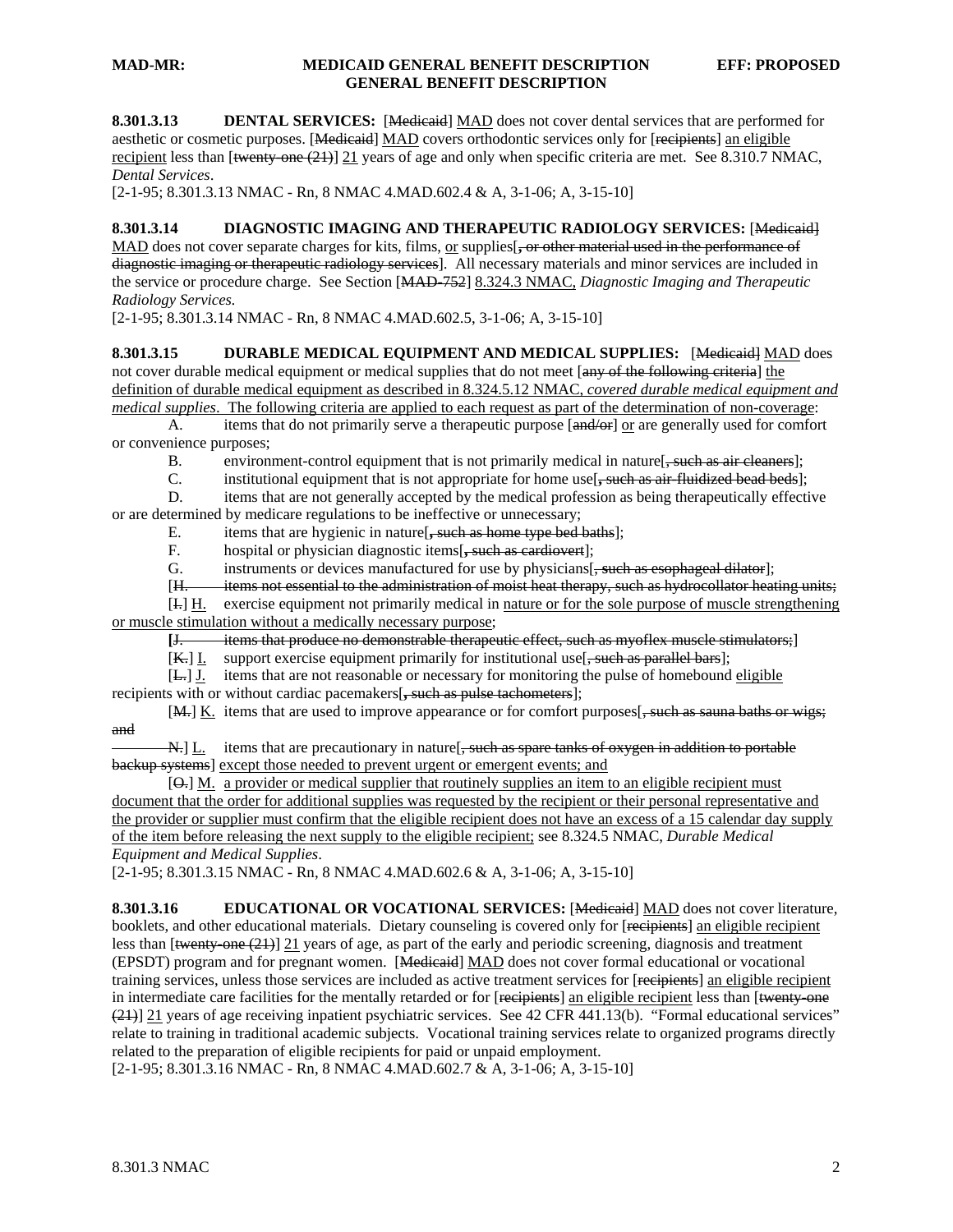### **MAD-MR: MEDICAID GENERAL BENEFIT DESCRIPTION EFF: PROPOSED GENERAL BENEFIT DESCRIPTION**

8.301.3.17 **EXPERIMENTAL OR INVESTIGATIONAL SERVICES:** [Mediciad] MAD does not cover procedures, technologies or therapies that are considered experimental or investigational. See Section [MAD-765,] 8.325.6 NMAC, *Experimental or Investigational Procedures, Technologies or Therapies.* [2-1-95; 8.301.3.17 NMAC - Rn, 8 NMAC 4.MAD.602.8, 3-1-06; A, 3-15-10]

**8.301.3.18 FOOT CARE:** [Medicaid] MAD does not cover certain routine foot care services. For detailed description of covered and non-covered services, see 8.310.11 NMAC, *Podiatry Services*. [2-1-95; 8.301.3.18 NMAC - Rn, 8 NMAC 4.MAD.602.9 & A, 3-1-06; A, 3-15-10]

**8.301.3.19 HAIR OR NAIL ANALYSIS:** [Medicaid] MAD does not cover hair or nail analysis. [2-1-95; 8.301.3.19 NMAC - Rn, 8 NMAC 4.MAD.602.10, 3-1-06; A, 3-15-10]

**8.301.3.20 LABORATORY SERVICES:** [Medicaid] MAD does not cover laboratory specimen handling, mailing, or collection fees. Specimen collection is covered only if the specimen is drawn by venipuncture, arterial stick, or collected by urethral catheterization from [recipients who are not residents of nursing facilities or hospital inpatient] an eligible recipient who is not a resident of a nursing facility or hospital. See Section [MAD-751] 8.324.2 NMAC, *Laboratory Services*.

[2-1-95; 8.301.3.20 NMAC - Rn, 8 NMAC 4.MAD.602.11, 3-1-06; A, 3-15-10]

**8.301.3.21 PHARMACY SERVICES:** [Medicaid] MAD does not cover methadone used in drug treatment programs. [Medicaid] MAD does not cover drug items that are classified as ineffective by the food and drug administration (FDA) and antitubercular drug items that are available from the public health department. In addition, [Medicaid] MAD does not cover personal care items or pharmacy items used for cosmetic purposes only. Transportation to pharmacies is not a benefit of the program when other options are available. See also 8.324.4 NMAC, *Pharmacy Services*[]].

[2-1-95; 8.301.3.21 NMAC - Rn, 8 NMAC 4.MAD.602.12 & A, 3-1-06; A, 3-15-10]

**8.301.3.22 POSTMORTEM EXAMINATIONS:** [Medicaid] MAD does not cover postmortem examinations.

[2-1-95; 8.301.3.22 NMAC - Rn, 8 NMAC 4.MAD.602.13, 3-1-06; A, 3-15-10]

**8.301.3.23 PREGNANCY TERMINATION PROCEDURES:** [Medicaid] MAD does not cover elective pregnancy termination procedures. For detailed description of covered and non-covered services[.], see 8.325.7 NMAC, *Pregnancy Termination Procedures*.

[2-1-95; 8.301.3.23 NMAC - Rn, 8 NMAC 4.MAD.602.14 & A, 3-1-06; A, 3-15-10]

**8.301.3.24 PREPARATIONS DISPENSED FOR HOME USE:** [Medicaid] MAD does not cover oral, topical, otic, or ophthalmic preparations dispensed to [recipients] an eligible recipient by physicians, clinics, nurse practitioners, physician assistants, or optometrists for home use or self administration unless authorized by MAD to assure the availability of medications.

[2-1-95; 8.301.3.24 NMAC - Rn, 8 NMAC 4.MAD.602.15 & A, 3-1-06; A, 3-15-10]

**8.301.3.25 PROVIDER INELIGIBILITY:** [Providers] A provider must be eligible for participation [in Medicaid] as a MAD approved provider at the time services are furnished. [Medicaid] MAD does not cover services performed during a time period when the [providers or facilities] provider or facility did not meet required licensing or certification requirement, or when the providers' participation [was] is not approved by MAD. [2-1-95; 8.301.3.25 NMAC - Rn, 8 NMAC 4.MAD.602.16 & A, 3-1-06; A, 3-15-10]

**8.301.3.26 REPRODUCTIVE HEALTH SERVICES:** [Medicaid] MAD does not cover certain reproductive health services. See Section [MAD-762] 8.325.3 NMAC, *Reproductive Health Services* [2-1-95; 8.301.3.26 NMAC - Rn, 8 NMAC 4.MAD.602.17, 3-1-06; A, 3-15-10]

**8.301.3.27** [**NON-COVERED SERVICES**: Medicaid does not cover broken appointments, or telephone consultations. Transportation to pharmacies is not a benefit of the program when other options are available.] **TELEPHONE SERVICES:** MAD does not cover any telephone consultations between the eligible recipient and their provider. MAD does pay for telehealth services as described in 8.310.13 NMAC, *Telehealth Services*.